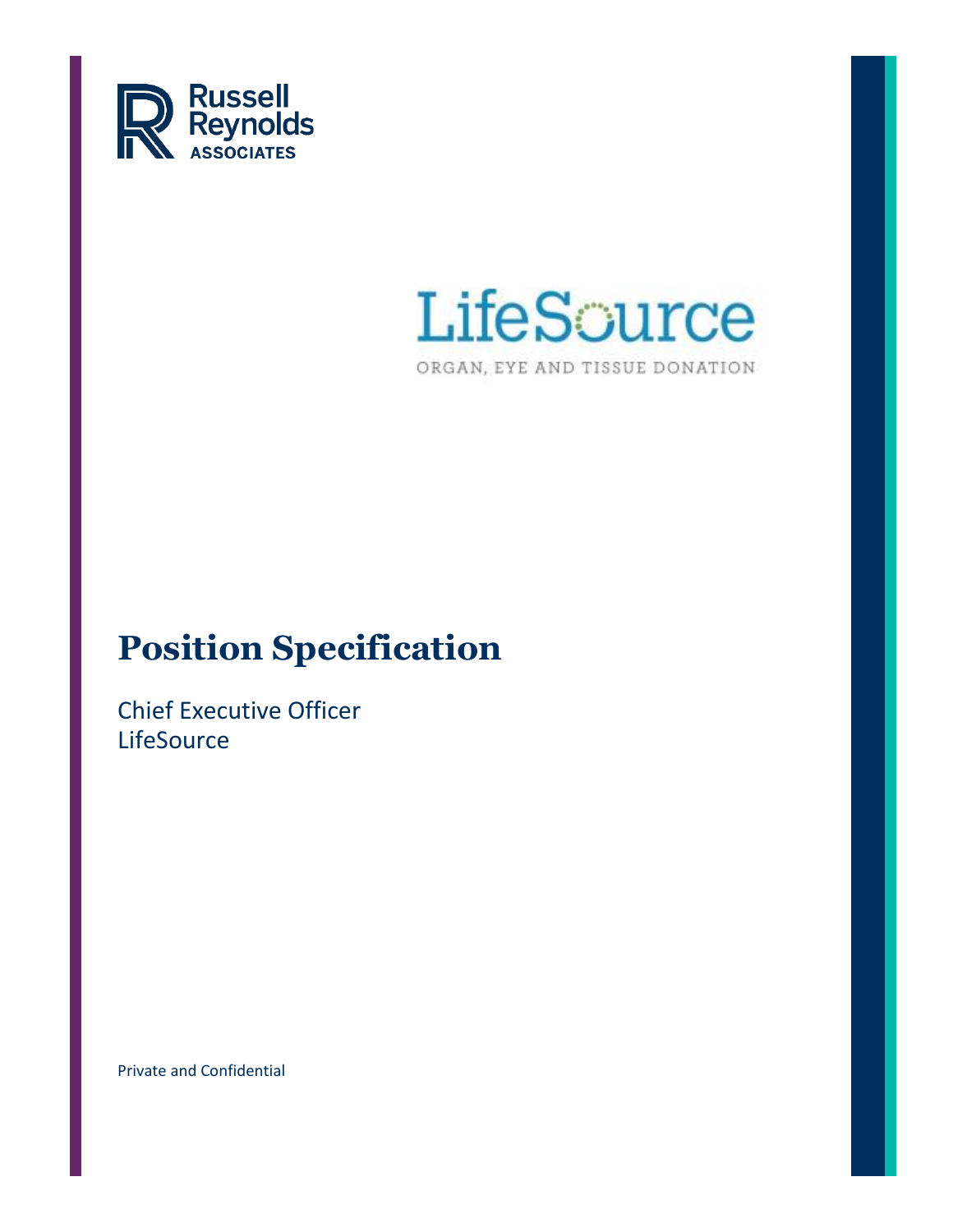## **Position Specification**

Ref: Chief Executive Officer LifeSource

#### **Our Client**

The Upper Midwest Organ Procurement Organization, doing business as LifeSource, is the nonprofit, federally designated organ procurement organization (OPO) dedicated to saving lives through organ, eye and tissue donation in the Upper Midwest, serving more than seven million people in communities across Minnesota, North Dakota, South Dakota and Western Wisconsin. LifeSource facilitates organ, eye and tissue donation between hospitals and transplant centers, supports families and patients by honoring their decisions and educates the community about the impact of donation.

Established in 1989, LifeSource serves the second largest designated service area in the country, as one of the 57 federally designated OPOs across the United States. With over 100,000 people nationally on the waiting list for life-saving transplants, of which over 3,000 are residing in Minnesota, North Dakota, South Dakota and Western Wisconsin area, LifeSource success requires a trusted network of partnerships and community participation. As a result, LifeSource partners with nearly 300 hospitals, 9 transplant centers and various tissue and eye banks—as well as medical examiners, coroners and funeral directors—throughout its designated service area to ensure all potential donors and their families have the opportunity to donate organs, eyes and tissues to help those in need.

LifeSource has enjoyed great sustained success, with a stellar reputation, due to extraordinary leadership and strong support from clinical partners and advocates throughout the region. The organization is dedicated to performance improvement and for over 10 years has applied the Malcolm Baldrige Excellence Framework and Criteria for Performance Excellence and has been awarded the Performance Excellence Award, the highest state level recognition. In 2021, LifeSource achieved a 10% year-over-year increase in the number of organ donors, the second highest number in its 32-year history saving 572 lives and a record number of tissue and eye donors. Last year, LifeSource team members pursued new methods to save or stop time – the pervasive enemy in donation and transplantation. Progress made included:

- $\blacksquare$  **10-Mile Test Flight**: MissionGO, LifeSource & Mercy Hospital transported the world's first human [pancreas via unmanned aircraft.](https://www.life-source.org/press/missiongo-minnesota-team-transports-worlds-first-human-pancreas-via-unmanned-aircraft/)
- **Real-Time Organ Tracking**: GEGO global tracking devices are now attached to organ packages and provide real-time data to LifeSource and transplant centers throughout the process.
- **Investment in Organ Bank Research**: LifeSource joined The University of Minnesota and others across the country in forming a [Biostasis Research Institute](https://www.life-source.org/press/lifesource-joins-biostasis-research-institute-to-initiate-human-organ-bank/) in pursuit of creating a human "organ bank."
- **5 New Director Roles to Support Our Bold Aims of Saving More Lives & Inclusion**: Focus areas included Diversity, Equity & Inclusion, Hospital Services, Human Resources, Information Services and Organizational Outcomes.
- **15 New Hospital Liaison Roles**: In support of the new "Hospital Collaboration Model" implemented in 2021, LifeSource team members are on-site at hospitals regularly to support care teams with existing and potential donation referrals.

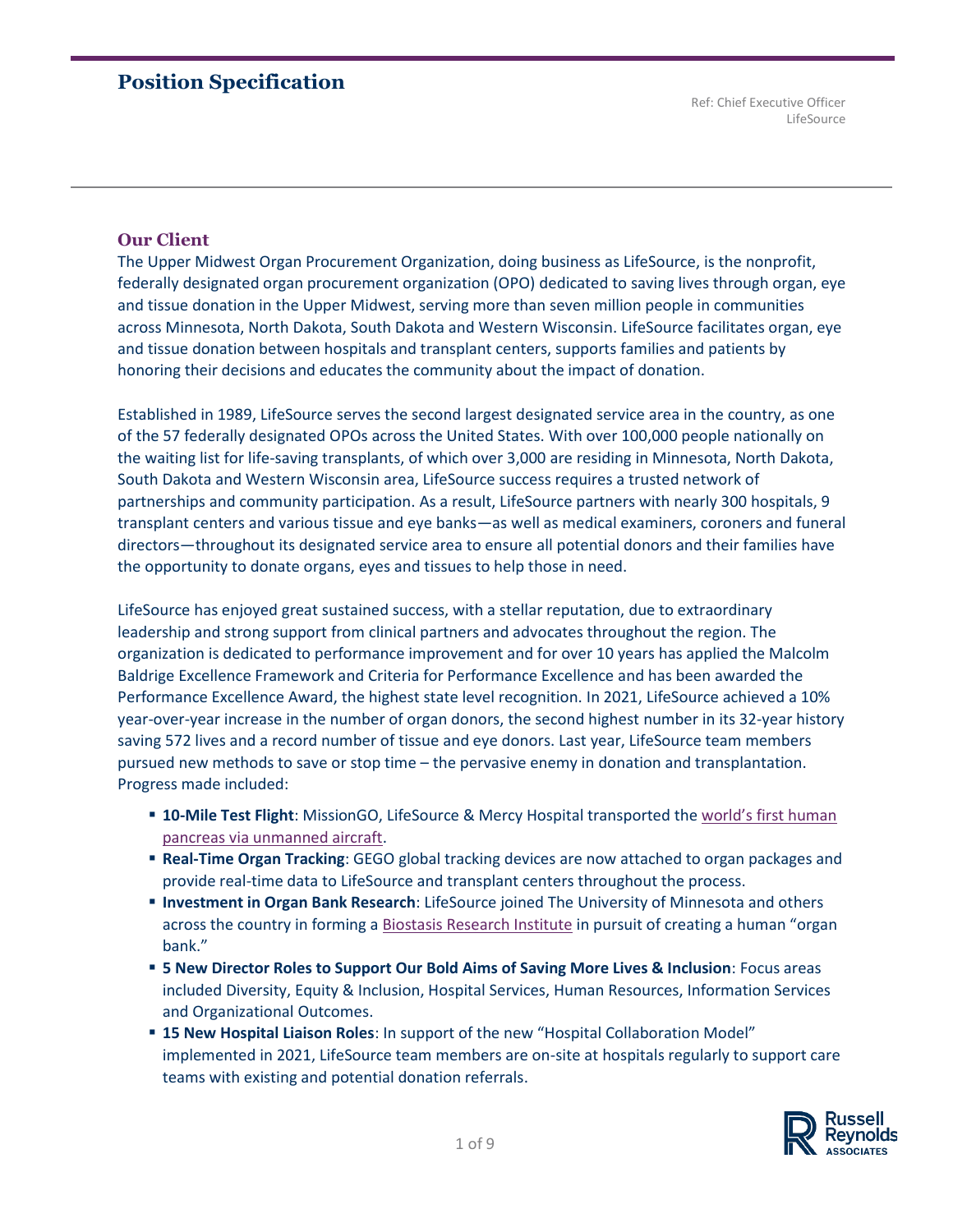These longer-term investments will help reach the goal to transplant 1,000 organs in 2027 – a 65 percent increase from 2021.

In 2021, LifeSource generated \$73.5 million in service-related and other revenue, with expenses of \$68.4 million, resulting in a net income of \$5.1 million. LifeSource maintained strong financial performance in 2021 based on the agility and resilience of the organization responding quickly to the unpredictable and unprecedented changes that have in the entire health care industry during the COVID-19 pandemic.

LifeSource is governed by an engaged, dedicated and professional Board of Directors including diverse voices from community leaders, donor family members, transplant recipients, hospital executive leaders, transplant surgeons and business executives, all driven to advance the strategic plan. Valued medical and clinical guidance from the Clinical Policy Board enhances organizational effectiveness in delivery of expert donation services.

LifeSource is certified by The Centers for Medicare & Medicaid Services, accredited by the Association of Organ Procurement Organizations and the American Association of Tissue Banks, and is a member of the United Network for Organ Sharing (UNOS), a private, non-profit organization established by the U.S. Congress in 1984 that manages the nation's organ transplant system under contract with the federal government.

To learn more about LifeSource and the organization's impact in the Upper Midwest, please visit: [www.life-source.org](http://www.life-source.org/)

#### **The Role**

Reporting to, and working closely with, the Board of Directors, the Chief Executive Officer (CEO) will provide the strategic, operational and financial leadership of the organization and ultimately be accountable for ensuring LifeSource increases the number of organ, eye and tissue donations available for those in need of transplant. Through the Sr. Leadership Team, the CEO is responsible for the overall management and day-to-day leadership of LifeSource's operations and administrative staff functions, activities and programs. The CEO will be charged with leading LifeSource during a crucial time in its history, following the retirement of the organization's founder and longtime CEO Susan Gunderson, as well as a critical time for federally designated organ procurement organizations across the country. In collaboration with the Board of Directors and senior leadership, the CEO will reinforce current and introduce new targeted and swift strategic and operational initiatives to safeguard the organization's position as the trusted OPO partner for the Upper Midwest, while enhancing the organization's longrange strategic objectives.

The CEO will develop and sustain collaborative relationships with a wide range of internal and external stakeholders to expand and enhance LifeSource's impact and identify opportunities for the organization

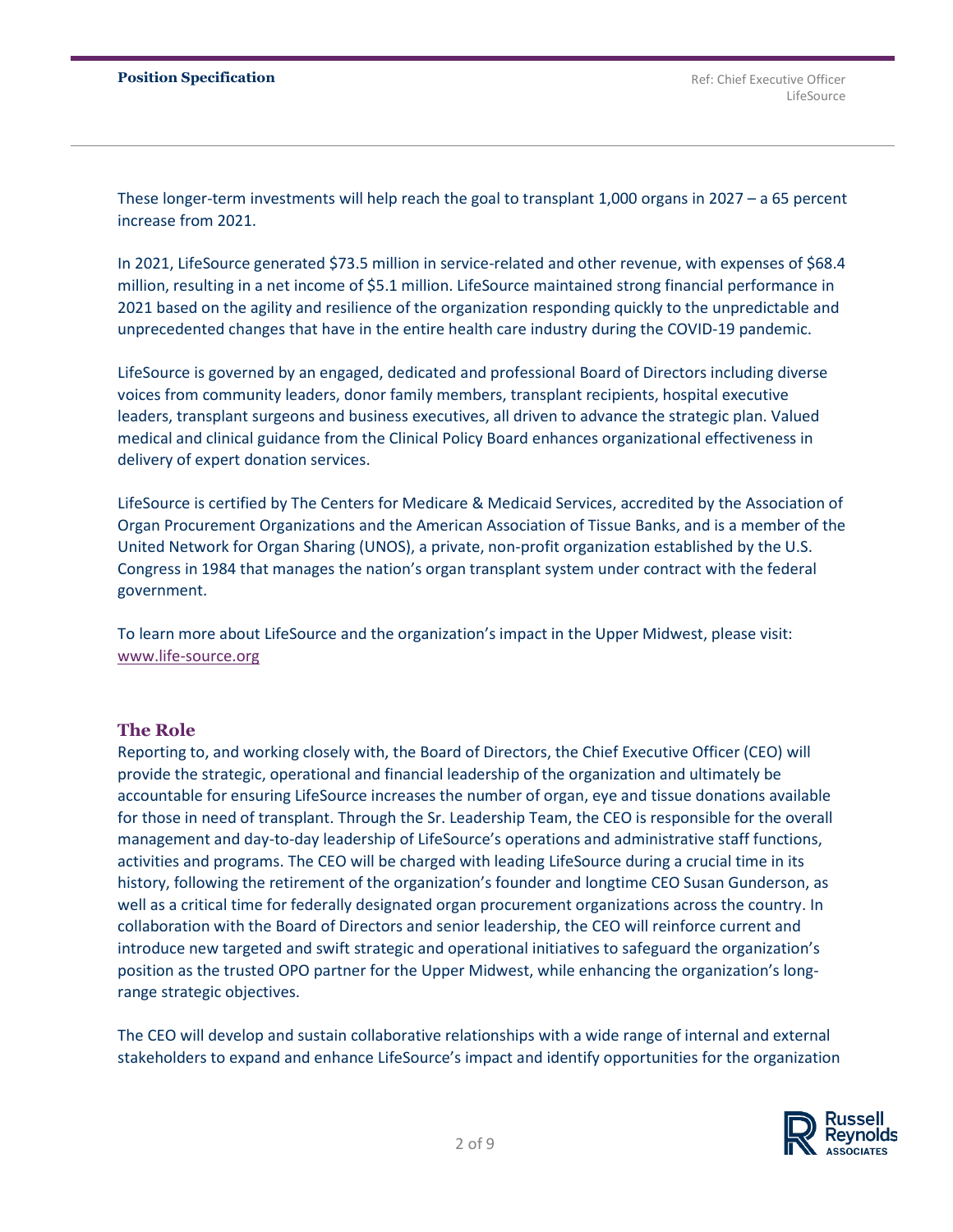to engage in discussions and support efforts that will ensure the achievement of unbeatable results on behalf of Midwesterners. Leveraging a combination of deep integrity, passion, strategic vision, operational stewardship, innovative thinking and change management principles, the Chief Executive Officer will establish and operationalize a path for success that will advance LifeSource's mission and propel the organization forward as one of the top performing OPOs in the country, as defined by CMS Tier 1 OPO classification. The CEO will work every day to ensure LifeSource saves lives, provides comfort, and strengthens legacies through organ, eye, and tissue donation.

#### *Specific responsibilities include:*

- Providing strategic vision and focus for a large, diverse, ambitious nonprofit organization, including actionable priorities, measurable goals and proactive timelines which will ensure LifeSource exceeds the Centers for Medicare & Medicaid Services OPO Tier One metrics and standards.
- Commit to achieving LifeSource's Bold Aims Initiatives:
	- − Save 1,000 lives through organ donation and transplant in 2027, an increase of 57% over any prior year to date. This will require a reimagining of the organ donation service delivery model and sustaining annual gains.
	- − Ensure LifeSource's workforce reflects the diversity of the community by 2025, meaning the percentage of people of color will need to reach 22% (up from 11% currently).
	- − Work towards equity in participation in donation to ensure people of color feel comfortable saying yes to donation at the same rates as Caucasian populations.
- **EX Support continued development of board governance policies and best practices to further the** impact and mission of LifeSource.
- Develop and strengthen the organization's infrastructure and capacity with increased transparency and standardized policies and procedures.
- Champion change with an enduring and unwavering commitment to LifeSource's mission to ensure the organization continues to thrive as the nation's second largest OPO.
- **E** Effectively manage, recruit, develop, and inspire a diverse, collaborative, high-performing team that is committed to excellence.
- Build, maintain and continually inspire a collaborative and empowering work environment to achieve the highest standards of performance and accountability.
- **Develop and maintain strong collegial relationships with LifeSource partners and internal and** external stakeholders throughout the organization's distributed network.

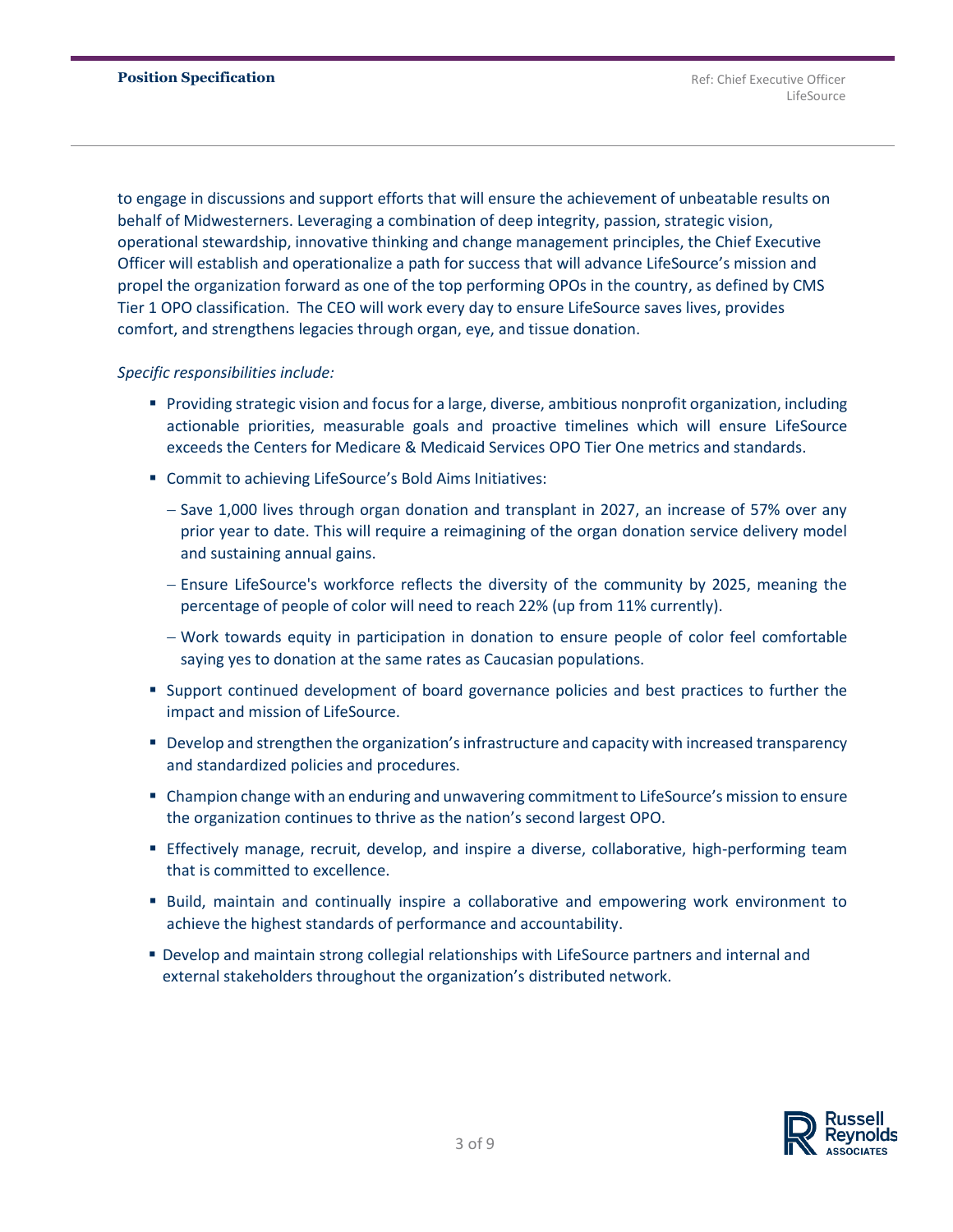#### **Reporting Relationships**

| Reports to:                   | LifeSource Board of Directors                                            |
|-------------------------------|--------------------------------------------------------------------------|
| <b>Direct Reports:</b>        | • Chief Strategy Officer                                                 |
|                               | • Chief Operations Officer                                               |
|                               | ■ Chief Administrative Officer                                           |
|                               | ■ Medical Director                                                       |
|                               | • Director of Transplant Center Relations                                |
|                               | ■ Executive Assistant                                                    |
| <b>Relates to Externally:</b> | • Government regulators and other agencies                               |
|                               | ■ Hospitals and health systems                                           |
|                               | ■ Transplant Centers                                                     |
|                               | " Tissue and eye banks                                                   |
|                               | ■ Elected officials, community partners and leaders                      |
|                               | • Donors and their families, transplant recipients and their<br>families |

**Location:** LifeSource's headquarters is in Minneapolis, Minnesota. Relocation to the Twin Cities is strongly preferred for this position.

## **The Twin Cities**

The next CEO of LifeSource will be warmly welcomed by the organization and the broader community. The Twin Cities is a dynamic metropolitan area that is a global economic leader, a hub for education and culture and renowned for its abundant cultural and natural resources. The Minneapolis-St. Paul metro is home to the  $4<sup>th</sup>$  largest concentration of Fortune 500 companies in the country as well as thriving entrepreneurial and small-business sectors. Ranked as one of the country's leading "creative economy" communities, the Twin Cities is renowned for its arts and nonprofit sectors, as well as its many lakes, rivers and parks providing a wealth of recreational and entertainment opportunities.

With over 3 million people, Minneapolis and St. Paul make up the 14th largest metropolitan area in the country. Downtown Minneapolis is energetic, convenient and picturesque with a postcard-pretty skyline, a comfortable feel and a vivacious atmosphere, with the Mississippi River winding through it. The Saint Paul area is rich in history, natural beauty and charm, and contains many of the state's historic sites, the state's capitol and the Minnesota History Center. It is an area that has preserved distinctive architecture, cherished nature's beauty and offers a wide range of shopping and dining experiences.

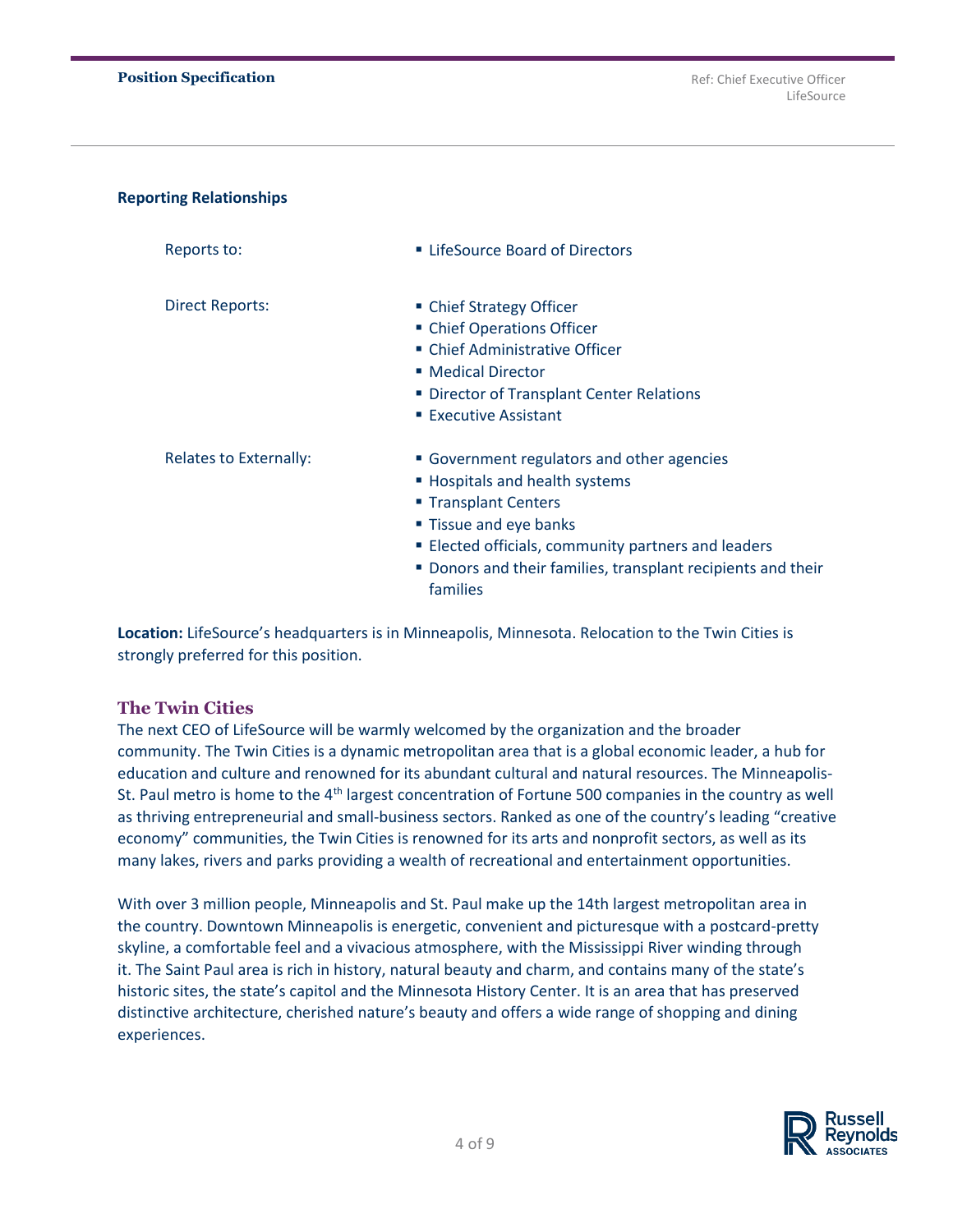The Twin Cities area is considered the capital for the arts in the Upper Midwest. There is a very high per-capita attendance of theatrical, musical and comedy events across the area, which may be attributed to the large number of colleges and universities providing strong supply and demand for arts. There are more theater seats per capita here than in any other American city, except New York City.

From quaint small-town celebrations to one of the largest state fairs in the nation, there is an event to attend every weekend no matter the time of year. Whether you are an outdoor enthusiast, a theatergoer, or someone who loves to shop, the metro area has an activity to fit your interests and budget. Visitors will find upscale lodging, dining and award-winning theater, all in an area with dozens of parks, trails and green space, including the Mississippi National River and Recreation Area, a national park site that boasts 72 miles of public riverfront.

There are several lakes in the region, and cities in the area have some very extensive park systems for recreation. Studies have shown that area residents take advantage of this and are among the most physically fit in the country. This connectedness with the outdoors also brings a strong sense of environmentalism to many Minnesotans.

#### **Candidate Profile**

LifeSource is seeking a dynamic, passionate, visionary, strategic and operationally savvy leader capable of leading a multifaceted and mission-driven organization. The ideal candidate will have a minimum of ten years of progressive leadership experience operating within a complex and collaborative environment, with a demonstrated capacity for providing strategic organizational leadership and outstanding interpersonal skills. This individual must be professionally respected and experienced, results oriented, data-driven, and decisive, while possessing a poised, confident, and energetic demeanor, with a demonstrated ability, grounded in change management principals, to lead LifeSource during a time of great evolution and transformation.

With an agile, nimble and action-oriented leadership style, this individual will have proven success in leading through vision, communication, inspiration, and action. A master relationship-builder, they will be capable of readily convening and partnering with key stakeholders, leveraging a direct and diplomatic communication style, to define a successful strategy for increasing the procurement of organs and tissues throughout the Upper Midwest. This individual will have a track record of building bridges and developing relationships in a variety of settings with diverse constituencies, as demonstrated through a broad and deep professional network. As a curious and futuristic thinker, this individual will bring a fresh perspective and passion for addressing the challenges associated with securing and increasing organ donation. The ideal candidate will be capable of developing a sophisticated understanding of the policy environment and serve as a passionate ambassador for the organization, whether it be in front of a camera giving an interview on national television or in someone's living room. This individual will be well positioned to lead LifeSource into its next era of visibility and impact to include pursuing innovative

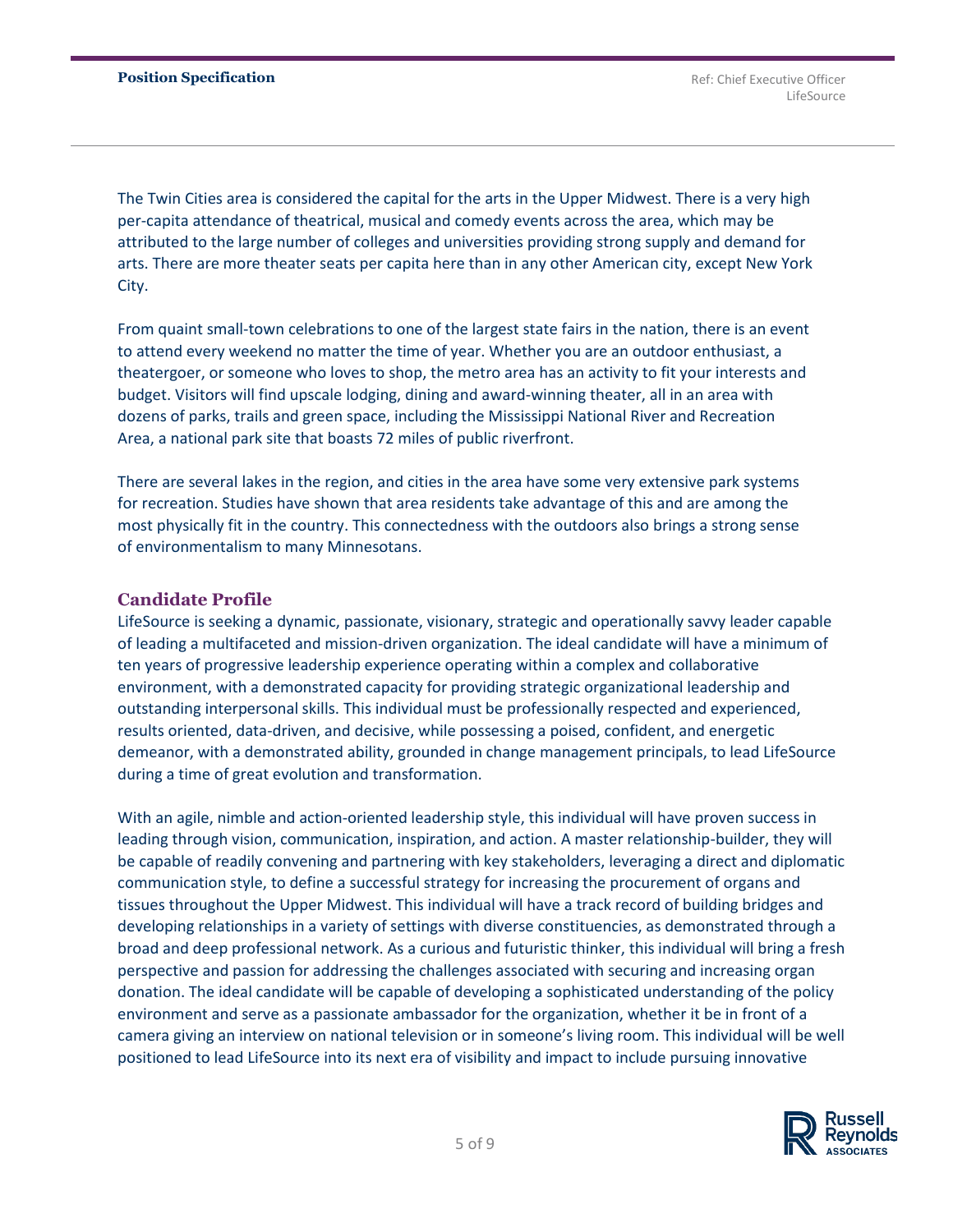solutions and making bold yet well-informed decisions that will ensure the organization provides lifesaving and life-improving organs and tissues to hospitals and transplant centers and their patients throughout Minnesota, North Dakota, South Dakota and Western Wisconsin.

*In terms of the performance and personal competencies required for the position, we would highlight the following:*

**Passion and Shared Values:** The successful candidate will have a passion for increasing organ, eye and tissue donation, supporting families and patients through the process and educating the community on the impact of organ donation with an understanding and sensitivity to the needs of marginalized and vulnerable communities. They must have an absolute commitment towards improving the process of organ donation in a way that preserves the dignity of donors and recipients through meaningful and thoughtful interactions focused on their holistic well-being. The successful candidate will have demonstrated the necessary fortitude and resilience for mission driven work across their career and be implicitly anchored by LifeSource's mission, vision, and values.

**Strategic Vision:** The successful candidate will have a demonstrated record of setting priorities and leading organizations to success. They will be a strategic thinker who will collaborate with senior staff and Board of Directors to establish plans and infrastructure to achieve its mission, while providing the strategic direction necessary to evolve the organization. This individual will bring demonstrated experience in leveraging creative, data-driven, results-oriented thinking, and a capability for working with others to develop differentiated strategies with multifaceted approaches to address an issue area affecting diverse constituencies, cultures, and within changing political contexts. They will be able to articulate LifeSource's vision and identify an actionable agenda that includes aggressive yet realistic goals to spur change. The successful candidate will have experience in using best-in-class benchmarks to measure impact and drive institutional accountability.

**Organization Management and Leadership Style:** An innovative, broad, and global thinker, the successful candidate will bring a consistent track record of empowering, motivating, and mentoring a highly skilled team, building a strong and cohesive organizational culture, and providing oversight for financial assets. They will have the capacity to effectively collaborate with multiple constituents including external stakeholders, government and legislative leaders, and the Board of Directors. Committed to cultivating a flat, lean, and efficient organization, this individual must be an involved and inclusive leader who can readily set strategic direction for the organization, prioritize, and define clear goals for staff, and manage performance toward achievement of those goals. The successful candidate will be an inspirational leader who embraces a culture of openness, transparency, and mutual respect, thereby believing deeply in the distinctive promise of differentiated individuals. They will bring a demonstrated ability to recruit, cultivate, support, and retain talent – with an unwavering commitment to diversity and inclusion.

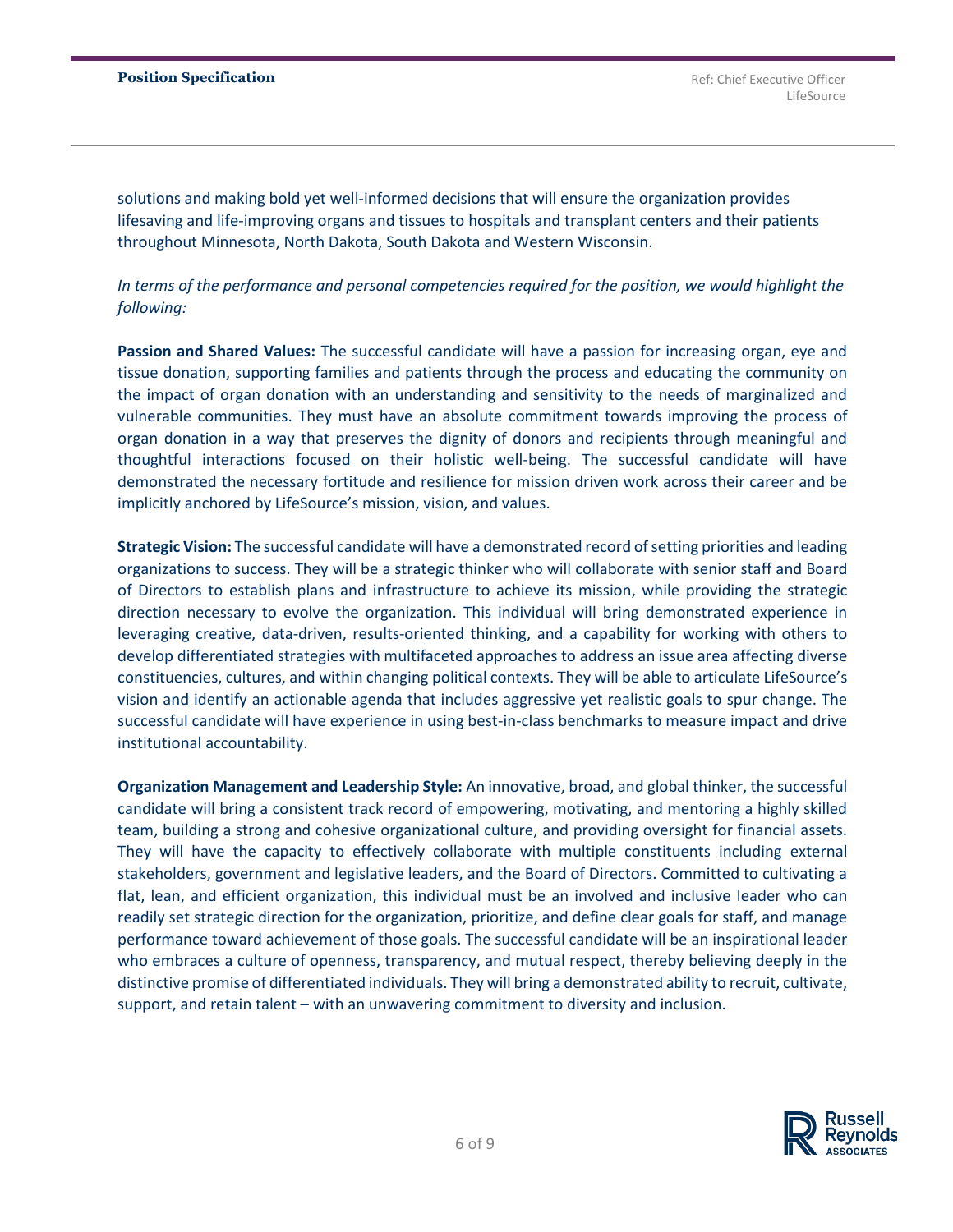**Building Relationships and Using Influence:** While the successful candidate must be a decisive, strategic leader, this individual must also have outstanding interpersonal skills. The successful candidate must possess the ability to mobilize and empower others towards a common goal. They will be an inspiring and persuasive communicator who can articulate LifeSource's vision and direction effectively through mass media, debate, advocacy, public speaking, writing, networking, fundraising and one-on-one discussions. This individual will be a collaborator, empathetic motivator, and movement builder. The individual must have the ability to build relationships and use influence effectively to accomplish LifeSource's Bold Aims Initiatives. This individual must also be able to represent the organization externally and be seen as an outstanding communicator: articulate and persuasive, able to convince others to act on information or recommendations based on compelling logic or common best interests.

**Interpersonal acumen:** The successful candidate will be a courageous, resilient, compassionate, and motivational leader with an unwavering commitment to LifeSource's mission. This individual must be able to inspire trust, commitment, and optimism within LifeSource while persevering in the face of challenges. The ideal candidate will be self-assured and sufficiently grounded not to be distracted by the public scrutiny that may come with the position. The successful candidate will need to readily master the organizational and political environment and must command an intellectual capacity to think critically and strategically and make decisions with deliberation and creativity. The ideal candidate maintains a healthy, balanced ego and is intrinsically service-oriented. This individual will be gracious in manner and comfortable in a wide variety of settings. They will be confident enough to hire and retain strong, intelligent staff members, valuing the contributions of diverse points of view, and possess a grounded understanding of their own strengths and weaknesses. The successful candidate should also demonstrate flexibility and a willingness to learn with a track record of the highest personal and professional integrity.

**Judgment:** The successful candidate will have demonstrated the ability to make timely and clearly communicated decisions and embrace a mentality for taking appropriate risks to achieve results. Likewise, they will be thoughtful to ensure they are deploying resources in a way that maximizes outcomes aligned with LifeSource's mission and vision. This individual will listen to, and learn from, key stakeholders inside and outside of the organization and as such be an inclusive while also independent thinker, who can manage ambiguity and devise solutions even when a clear path is not evident.

#### **Experience & Education**

- **E** Baccalaureate degree required, with master's degree in business administration, health care administration or management, population health or a related field preferred.
- **Experience leading a health care related organization with direct oversight of strategic planning,** operations, infrastructure, budgeting and finance, and an established reputation for instilling accountability and measurable goals to ensure consistent progress towards desired outcomes.
- **EXTHISTORY INTER 1** History of leading transformative change in a given industry or community around a particular issue area.
- Possess solid financial acumen with budgetary and P&L management experience.

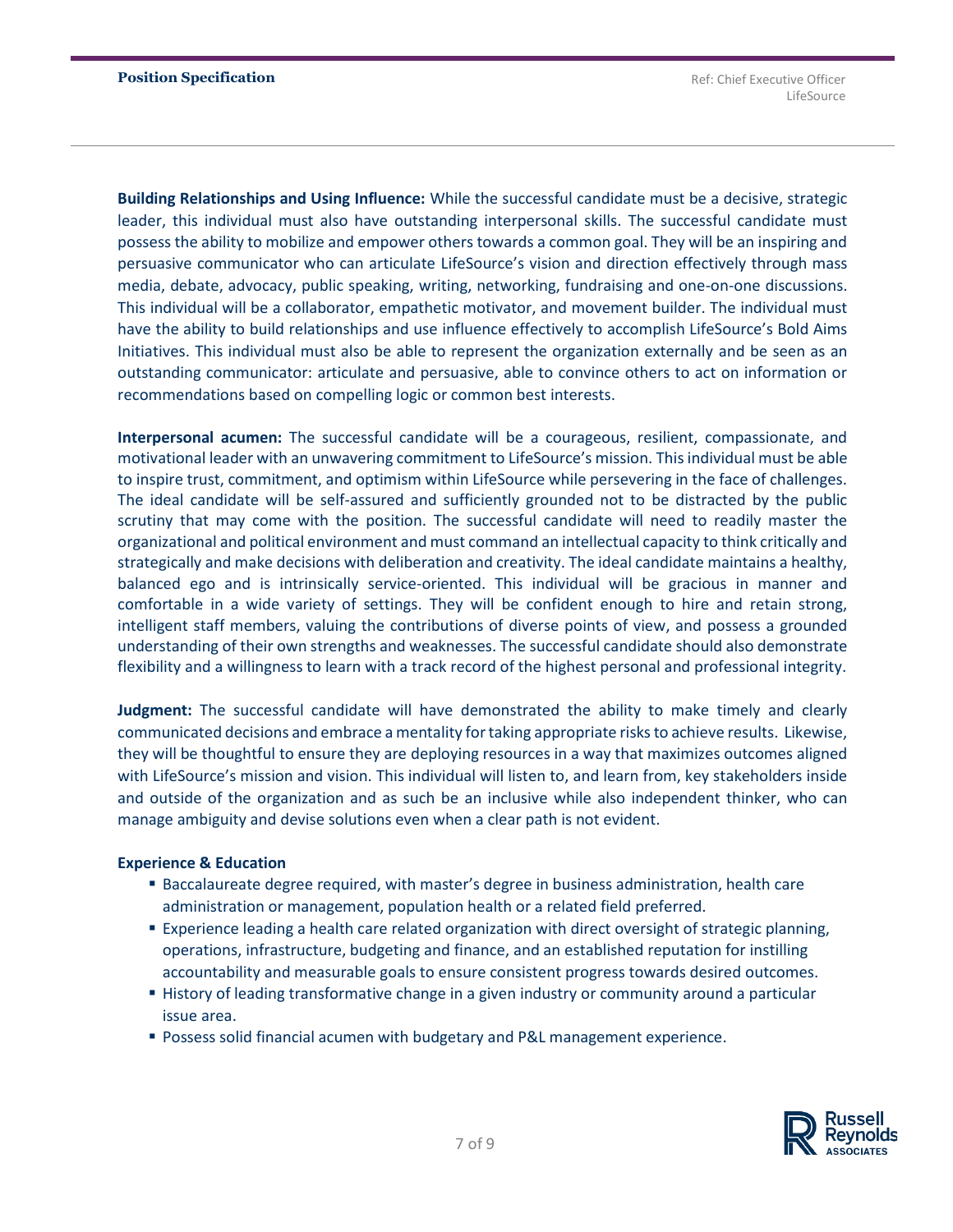- **Proven ability to conceive, test, communicate and implement an effective vision, strategy,** objectives and goals over a multi-year timeframe.
- Capacity to successfully navigate in a complex and interdependent environment with a demonstrated talent of working with, and through, others to accomplish objectives outside direct span of control.
- Ability to work effectively and in partnership with a Board of Directors.
- **Ability to appreciate and collaborate with a wide range of internal and external stakeholders from** diverse cultural, professional, organizational and functional backgrounds.
- Ability to serve as an external face of the organization and communicate complex information to the public, constituents, government leaders and additional partners in a clear, concise and persuasive manner.
- **•** Ability to ensure the organization's compliance with local, state and federal guidelines, laws and regulations.
- **A broad knowledge and appreciation of the opportunities and challenges associated with organ,** eye, and tissue procurement in America.
- **Understanding and appreciation for the nuances of navigating the political landscape and** regulatory components of operating an OPO within the Upper Midwest and within the federal government, and as a result can envision how to activate governmental entities to pursue avenues which will increase the availability of donor organs and tissues throughout the designated service area and the country.

## **Setting Strategy**

- **The ability to create and articulate an inspiring vision for LifeSource, demonstrating expansive** inventive thinking in seeking innovative approaches to complex problems.
- **An entrepreneurial and creative approach to developing new, innovative ideas that will stretch** the organization and push through roadblocks to success.
- **Embrace to a strategy of continuous performance improvement to drive results.**

#### **Executing for Results**

- A natural inclination to thrive in environments where established quantitative national metrics and benchmarks define success, and the ability to adapt nimbly and lead others through complex problem-solving.
- **Example 1** A leader who is viewed by others as having a high degree of integrity and forethought in their approach to making decisions; the ability to act in a transparent and consistent manner while always considering what is best for the organization.

#### **Leading Teams**

**The ability to attract and recruit top talent, motivate the team, delegate effectively, celebrate** diversity within the team, and manage performance; widely viewed as a strong developer of others.